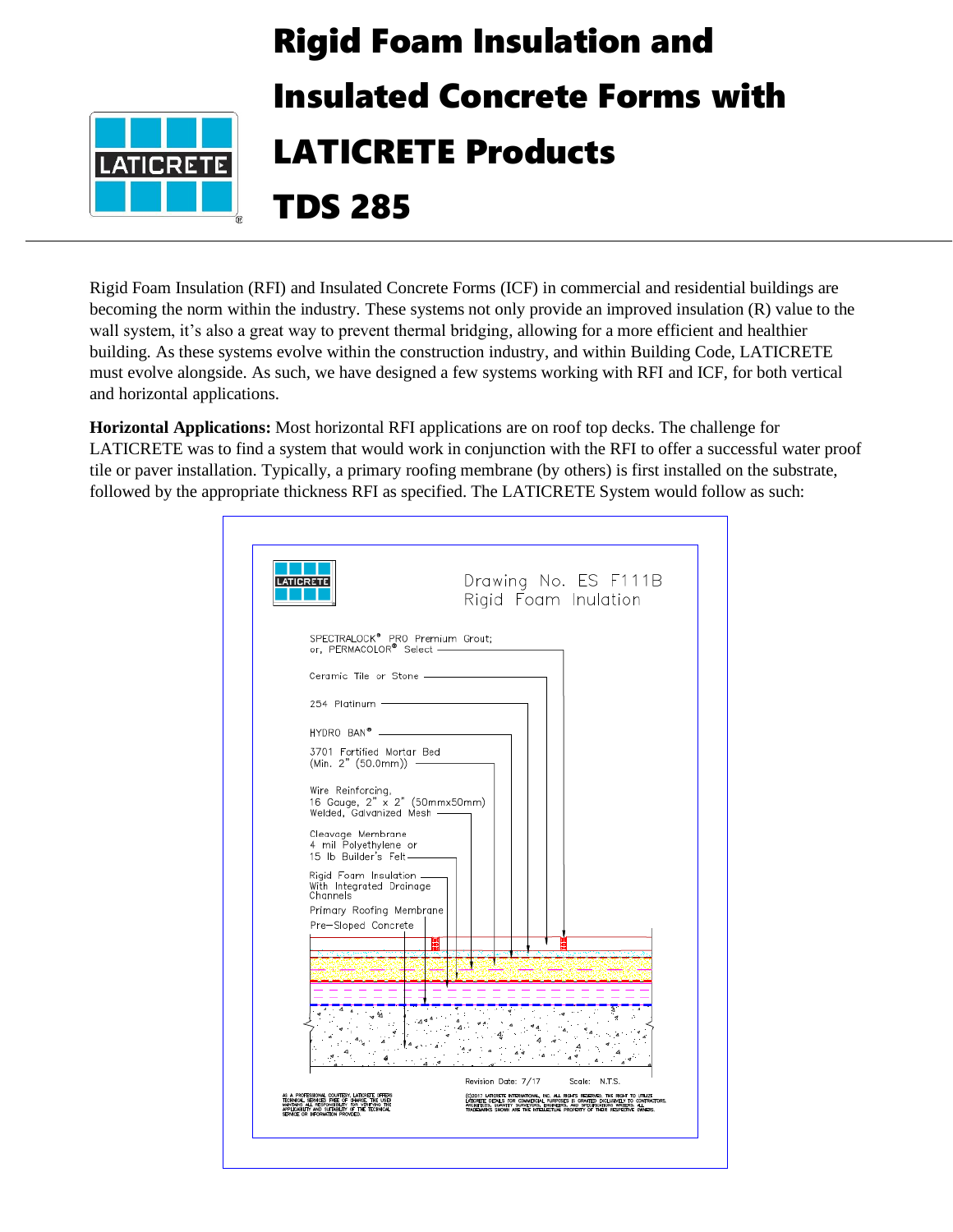**Vertical Applications**: Adding RFI to a vertical application system can be a challenge. The system design doesn't change too much from a regular veneer. But as easy as it looks on paper, it's much more challenging in the field. RFI is not a suitable substrate for direct adhered applications, so a suitable substrate must be attached to the face of the RFI. Hanging a brown coat, or a cement board, with tile or stone on top of any thickness RFI will add shear stress to the wall system and it will want to sag. As such, proper fastening of the lath or cement board becomes a crucial part of the design. Follow the lath or cement board's manufacturer for a fastening for installation over RFI. Alternatively, The International Building Code publishes a fastening schedule that can be found in the 2015 IBC code in Chapter 26 – Table 2603.12.1:

## **CLADDING MINIMUM FASTENING REQUIREMENTS FOR DIRECT ATTACHMENT OVER FOAM PLASTIC SHEATHING TO SUPPORT CLADDING WEIGHT<sup>a</sup>**

| <b>Cladding Fasteners</b><br><b>Through Foam</b><br>Sheathing Into:                           | Cladding<br><b>Fastener Type</b><br>and Minimum<br>Size <sup>b</sup> : | Cladding<br>Fastener<br>Vertical<br><b>Spacing</b><br>(inches) | Maximum Thickness of Foam Sheathing <sup>c</sup> (inches) |        |        |                                      |                 |        |        |        |
|-----------------------------------------------------------------------------------------------|------------------------------------------------------------------------|----------------------------------------------------------------|-----------------------------------------------------------|--------|--------|--------------------------------------|-----------------|--------|--------|--------|
|                                                                                               |                                                                        |                                                                | 16" o.c. fastener horizontal spacing                      |        |        | 24" o.c. fastener horizontal spacing |                 |        |        |        |
|                                                                                               |                                                                        |                                                                | Cladding Weight                                           |        |        |                                      | Cladding Weight |        |        |        |
|                                                                                               |                                                                        |                                                                | 3 psf                                                     | 11 psf | 18 psf | 25 psf                               | 3 psf           | 11 psf | 18 psf | 25 psf |
| Cold-formed steel<br>framing (minimum<br>penetration of steel<br>thickness plus 3<br>threads) | #8 screw into<br>33 mil steel or<br>thicker                            | 6                                                              | 3.00                                                      | 2.95   | 2.20   | 1.45                                 | 3.00            | 2.35   | 1.25   | DR     |
|                                                                                               |                                                                        | 8                                                              | 3.00                                                      | 2.55   | 1.60   | 0.60                                 | 3.00            | 1.80   | DR     | DR     |
|                                                                                               |                                                                        | 12                                                             | 3.00                                                      | 1.80   | DR     | DR                                   | 3.00            | 0.65   | DR     | DR     |
|                                                                                               | #10 screw into<br>33 mil steel                                         | 6                                                              | 4.00                                                      | 3.50   | 2.70   | 1.95                                 | 4.00            | 2.90   | 1.70   | 0.55   |
|                                                                                               |                                                                        | 8                                                              | 4.00                                                      | 3.10   | 2.05   | 1.00                                 | 4.00            | 2.25   | 0.70   | DR     |
|                                                                                               |                                                                        | 12                                                             | 4.00                                                      | 2.25   | 0.70   | DR                                   | 3.70            | 1.05   | DR     | DR     |
|                                                                                               | #10 screw into                                                         | 6                                                              | 4.00                                                      | 4.00   | 4.00   | 3.60                                 | 4.00            | 4.00   | 3.45   | 2.70   |
|                                                                                               | 43 mil steel or                                                        | 8                                                              | 4.00                                                      | 4.00   | 3.70   | 3.00                                 | 4.00            | 3.85   | 2.80   | 1.80   |
|                                                                                               | thicker                                                                | 12                                                             | 4.00                                                      | 3.85   | 2.80   | 1.80                                 | 4.00            | 3.05   | 1.50   | DR     |

For SI: 1 inch = 25.4mm. 1 pound per square foot (psf) = 0.0479 kPa. 1 pound per square inch (psi) = 0.00689

DR = design required. o.c. = on center

a. Cold-framed steel framing shall be minimum 33 ksi steel for 33 mil and 43 mil steel and 50 ksi steel for 54 mil steel or thicker.

b. Screws shall comply with the requirements of AISI S240.

c. Foam sheathing shall have a minimum compressive strength of 15 pounds per square inch in accordance with ASTM C578 or ASTM C1289.

LATICRETE<sup>®</sup> MVIS<sup>TM</sup> systems can be installed over a wire lath and scratch substrate, or over an appropriate exterior rated cementitious back board: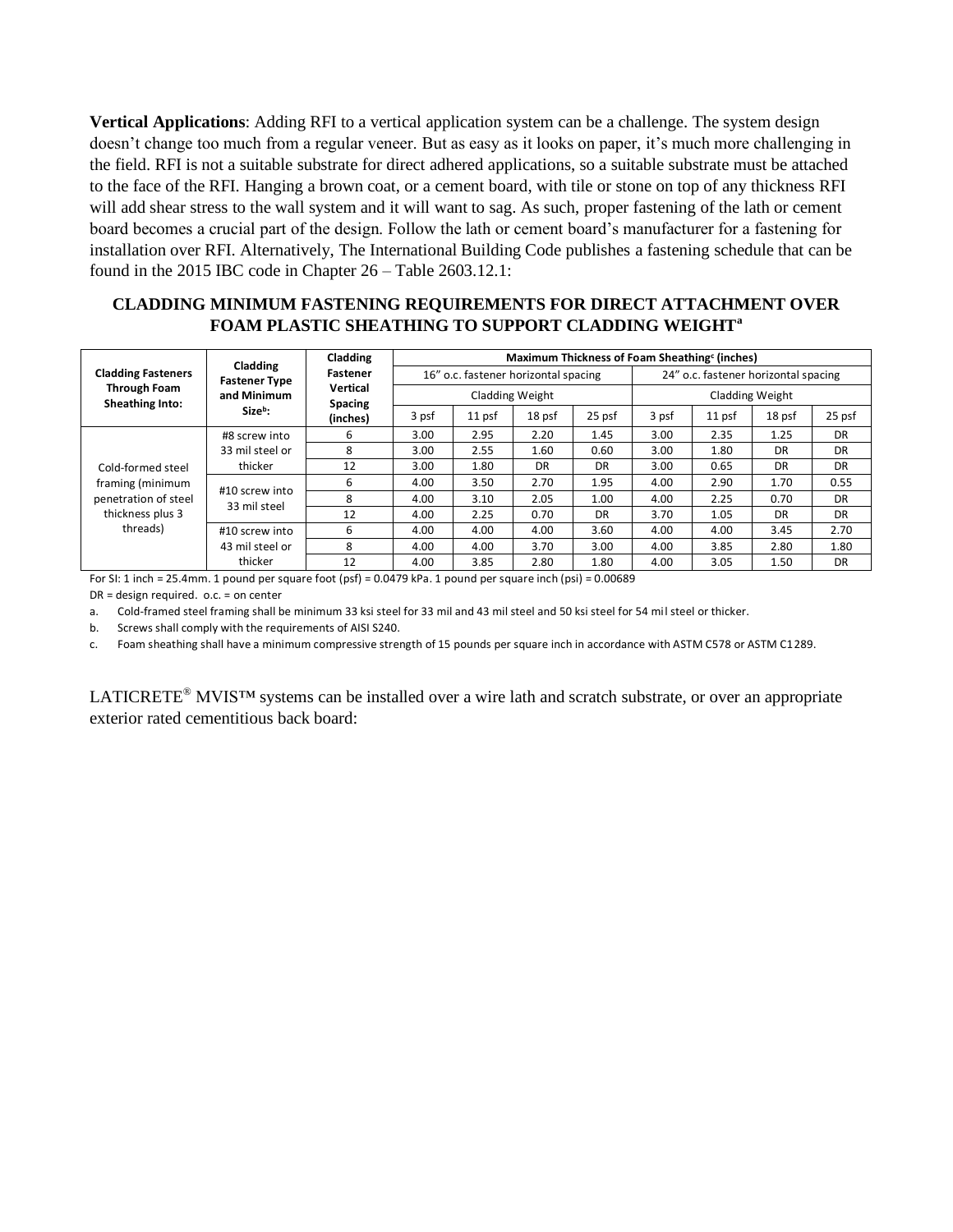

**Vertical Applications with ICF:** ICF does again represent a challenge when it comes to direct adhered veneers. The fasteners must reach the hard concrete core of the ICF, or penetrate the fastener bands at the proper intervals located on the ICF. Again, following the lath or cement board manufacturer's fastening schedule is primordial for a successful and long lasting installation. The LATICRE® MVIS™ system would be installed as follows: